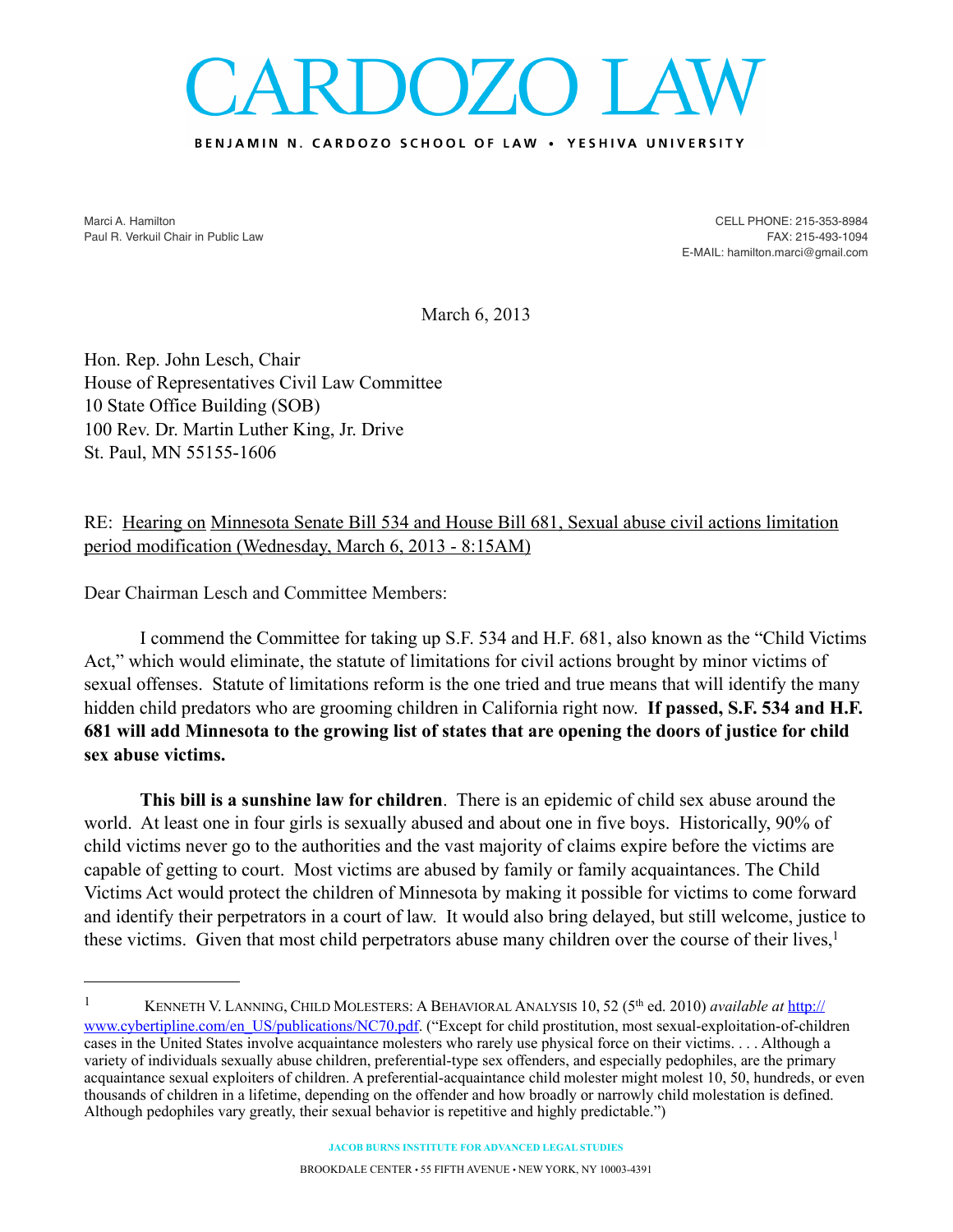SOL elimination does far more than create justice for today's victims. It also forestalls the abuse of tomorrow's children.

By way of introduction, I hold the Paul R.Verkuil Chair in Public Law at the Benjamin N. Cardozo School of Law, Yeshiva University, where I specialize in church/state relations and constitutional law. My recent book, *Justice Denied: What America Must Do to Protect Its Children* (Cambridge University Press 2008, 2012), makes the case for statute of limitations reform in the child sex abuse arena. I am the leading expert on the history and constitutionality of retroactive statutes of limitations with respect to child sex abuse and have advised many child sex abuse victims on constitutional issues, and testified in numerous states where SOL reform is being considered. I also track the SOL movement in all 50 states on my website, [www.sol-reform.com](http://www.sol-reform.com).

The definite trend in the United States is to eliminate child sex abuse SOLs prospectively and retroactively. Why? Because justice demands it. There are three compelling public purposes served by the removal of SOLs for child sexual abuse:

- (1) It identifies previously unknown child predators to the public so children will not be abused in the future;
- (2) It gives child sex abuse survivors a fair chance at justice; and
- (3) It cures the injustice wreaked by the current unfairly short statute of limitations that protect child predators and silence child sex abuse victims.

 For a number of years, I have tracked statute of limitations reform. This is the only tried and true method of identifying the many hidden child predators. As Professor Timothy Lytton has documented, civil tort claims have been the only means by which survivors of clergy abuse have been able to obtain any justice. Timothy Lytton, *Holding Bishops Accountable: How Lawsuits Helped the Catholic Church Confront Sexual Abuse* (Harvard University Press, 2008). The same is true in cases involving universities like Penn State, Poly Prep Country Day School in Brooklyn, NY, and public school districts like the Los Angeles school district.

**This is a vibrant national movement to protect our children.** Legislative reform for statutes of limitations for child sex abuse victims is on the rise. Hawaii extended its civil SOL and enacted a 2 year retroactive civil "window," which went into effect in April 2012.<sup>2</sup> Delaware eliminated both the civil and criminal SOLs and enacted a two-year window, which was open from July 2007 to 2009.[3](#page-1-1) 

<span id="page-1-0"></span><sup>&</sup>lt;sup>2</sup> Hawaii Act 068 (12), *formerly* S.B. 2588, 2012 Leg. Sess. (Haw. 2012) (enacted April 24, 2012) (extended and tolls statute of limitations for civil actions brought by minor victims of sexual offenses; *and* reviving via a civil "window" for two (2) years some actions for which the statute of limitations had previously lapsed).

<span id="page-1-1"></span><sup>3</sup> DEL. CODE ANN. 10 § 8145 (a)-(b) (2007) (civil); 11 DEL. CODE ANN. 11 § 205 (criminal).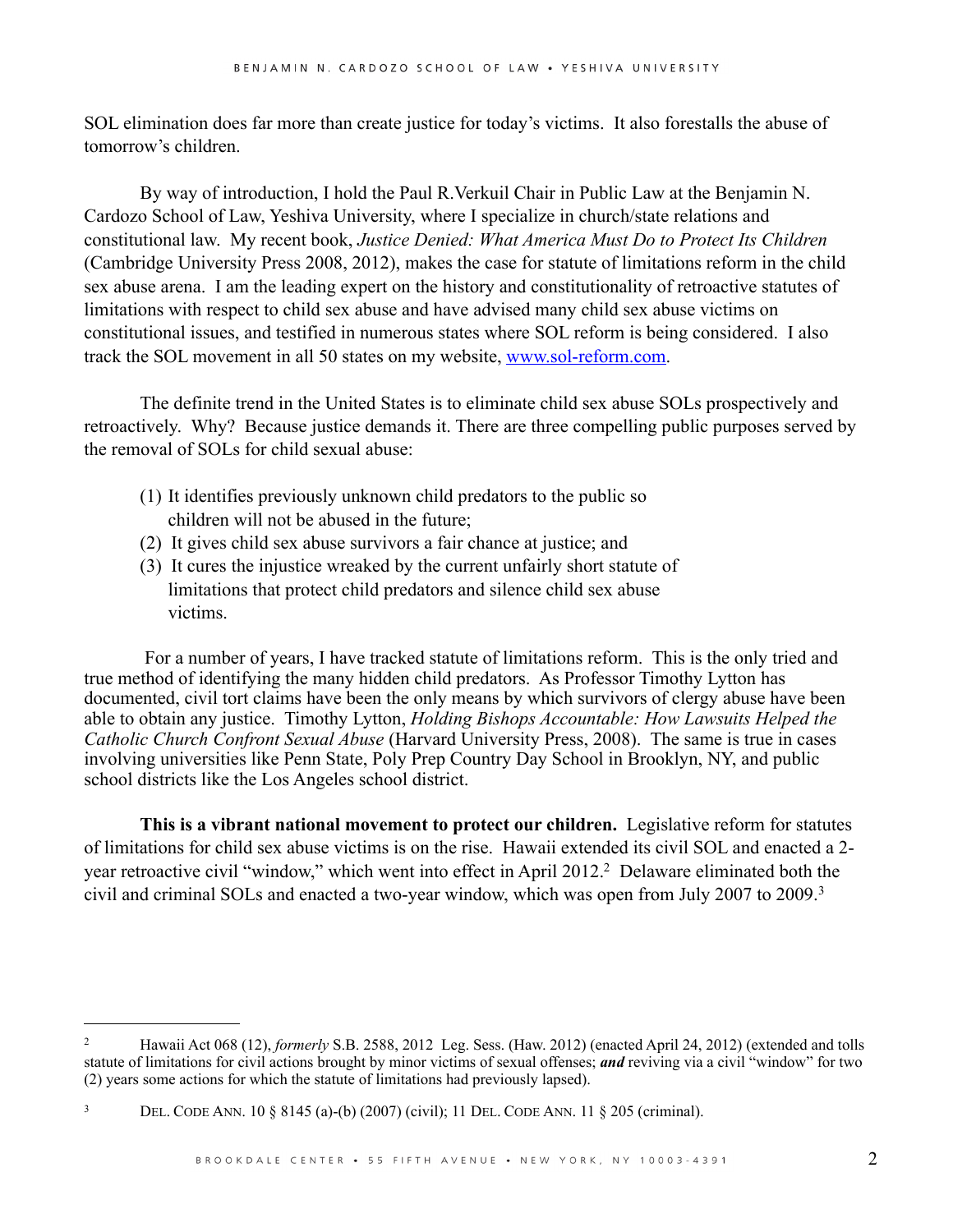Virgini[a4](#page-2-0) also enacted legislation dramatically extending its civil statutes of limitations in 2011, while Florida eliminated the civil statute of limitations for sexual battery of a child in 2010.<sup>5</sup> Alaska,<sup>6</sup> Connecticut<sup>[7](#page-2-3)</sup> and Maine,<sup>8</sup> already eliminated their civil statutes of limitations for child sex crimes, while Pennsylvania extended its criminal SOL to age 50 in 2006,<sup>9</sup> and its civil SOL to age 30 in 2002<sup>10</sup>, and Illinois enacted an extension in 2010[.11](#page-2-7) California had an open window during calendar year 2003[.12](#page-2-8) Even our Territories have become involved with Guam's bill removing the civil SOLs and creating a two-year "window" going into effect in 2011.[13](#page-2-9) 

Although the 2013 legislative session has just begun, Arkansas already has eliminated its criminal SOLs.<sup>14</sup> Bills that would eliminate SOLs, or open windows, are pending in Massachusetts,<sup>[15](#page-2-11)</sup>

<span id="page-2-3"></span>7 CONN. GEN. STAT. § 52-577e (no SOL if events forming the civil claim led to conviction for first-degree aggravated sexual or sexual assault).

<span id="page-2-4"></span>8 ME. REV. STAT. ANN. tit. 14, § 752-C (1) (no SOL for any actions based on sex acts against minors).

<span id="page-2-5"></span>9 42 PA. CONS. STAT. ANN. § 5552(c)(3) (2008).

<span id="page-2-6"></span>10 42 PA. CONS. STAT. ANN. § 5533 (2012).

<span id="page-2-7"></span>11 735 ILL. COMP. STAT. 5/13-202.2 (2010) (enacted) (expanding statute of limitations for injury based on childhood sexual abuse to within 20 (previously 10) years of the date the limitation period begins to run or within 20 (previously 5) years of the date the person abused discovers or through the use of reasonable diligence should discover that the act of childhood sexual abuse occurred and the injury was caused by that abuse).

<span id="page-2-8"></span><sup>12</sup> CA. CIV. PROC. CODE  $§$  340.1(c)

<span id="page-2-10"></span>14 S.B. No. 92, 2013 Gen. Assemb., 89th Gen. Assem. (Ark. 2013) (enacted, Feb. 22, 3013) (eliminating limitation of time for bringing a criminal action with respect to child sex abuse), [http://www.arkleg.state.ar.us/assembly/2013/2013R/Bills/](http://www.arkleg.state.ar.us/assembly/2013/2013R/Bills/SB92.pdf) [SB92.pdf](http://www.arkleg.state.ar.us/assembly/2013/2013R/Bills/SB92.pdf) . *See*, KATV.com (ABC), *Statute of Limitation dropped on child sex crimes,* (Feb. 22, 2013), [http://www.katv.com/](http://www.katv.com/story/21310684/statute-of-limitation-dropped-on-child-sex-crimes) [story/21310684/statute-of-limitation-dropped-on-child-sex-crimes](http://www.katv.com/story/21310684/statute-of-limitation-dropped-on-child-sex-crimes)

<span id="page-2-11"></span>15 Bill H.1455, 2013 Reg. Session, 188th Gen. Sess. Mass. Legis. (Mass. 2013) (pending) (extends limitations period for prospective claims, and creates a 1 year "window" to revive time-barred claims); Bill S.633, 2013 Reg Session, 188th Gen. Sess. Mass. Legis. (Mass. 2013) (pending) (retroactively and prospectively extending limitations period for child sex abuse).

<span id="page-2-0"></span><sup>4</sup> VA. CODE ANN. § 8.01-243(D) (2011), *formerly* H.B. 1476, 2011 Gen. Assemb., 2011 Reg. Sess., (enacted) (extending the limitations period for actions for sexual abuse committed during the infancy or incapacity of the abused person from two years to 20 years from the time of the removal of the infancy or incapacity or from the time the cause of action otherwise accrues).

<span id="page-2-1"></span><sup>5</sup> FLA. STAT. ANN. § 95.11(7) (2010) (enacted) (eliminating statute of limitations for sexual battery if victim was under 16 years old, for claims not barred as of July 2010).

<span id="page-2-2"></span><sup>6</sup> ALASKA STAT. § 09.10.065 (no SOL for claims arising out of for felony sex abuse/assault of minor, felony exploitation of minor).

<span id="page-2-9"></span><sup>13</sup> Bills No. B033 & B034-31(COR), Acts To Amend § 11306 Of Article 3, Chapter 11, Title 7 Of The Guam Code Annotated; Relative To The Statute Of Limitations For Civil Actions Involving Child Sexual Abuse, removing the statute of limitations and establishing a two-year window of opportunity for child sex abuse victims whose claims have expired under the Guam statute of limitations to bring their civil claims, now Public Laws No. 31-06 & 31-07 (2011); Erin Thompson, *Sex Abuse Bills Now Public Law*, PACIFIC DAILY NEWS (Mar. 10, 2011), *available at* [http://www.guampdn.com/article/20110310/](http://www.guampdn.com/article/20110310/NEWS01/103100301/Sex-abuse-bills-now-public-law) [NEWS01/103100301/Sex-abuse-bills-now-public-law.](http://www.guampdn.com/article/20110310/NEWS01/103100301/Sex-abuse-bills-now-public-law)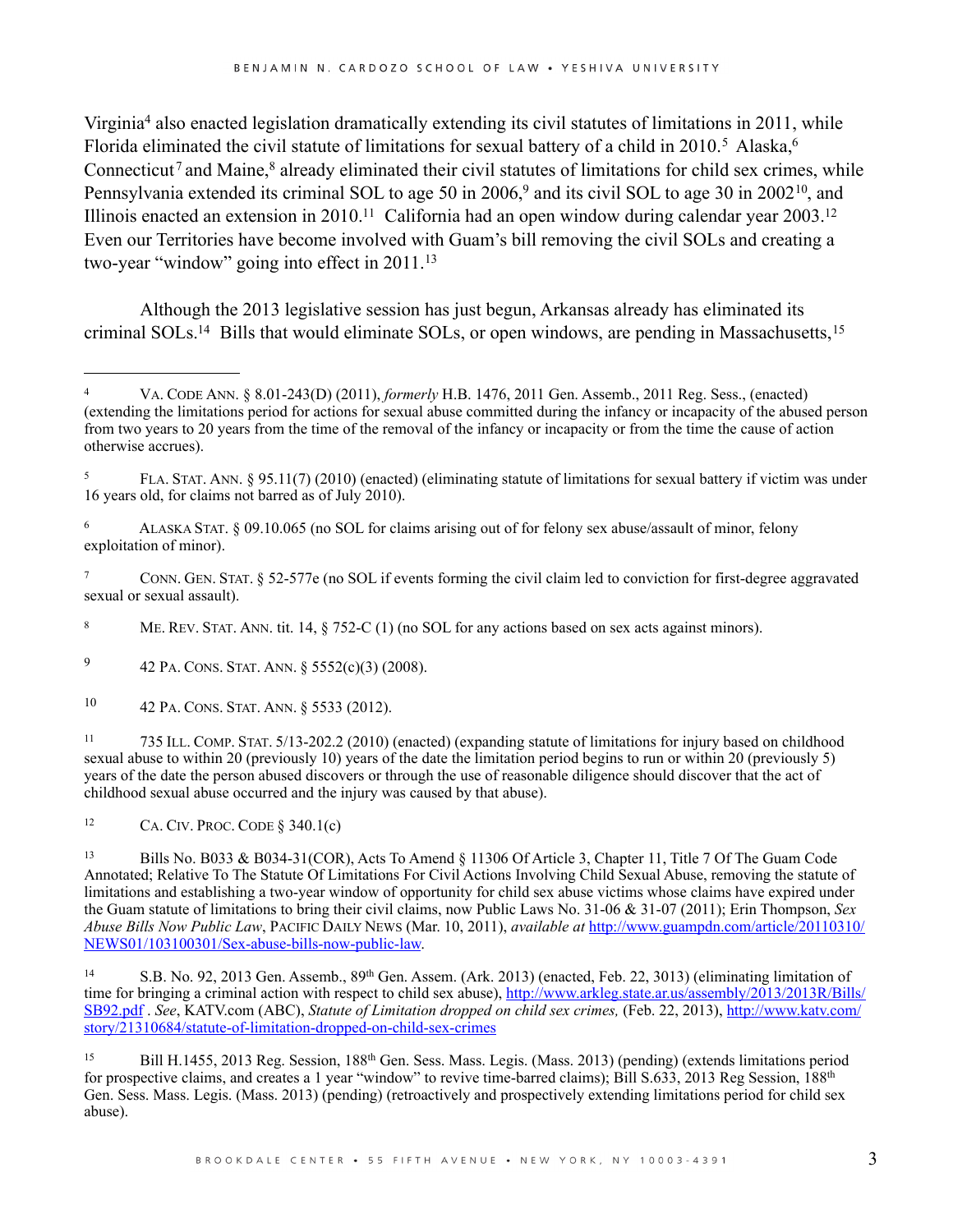California,<sup>16</sup> Pennsylvania,<sup>17</sup> Missouri,<sup>18</sup> Nevada,<sup>19</sup> New Jersey,<sup>20</sup> Oregon,<sup>21</sup> and New York.<sup>22</sup> In addition, both Illinois and Pennsylvania are currently considering elimination despite relatively recent extensions.[23](#page-3-7)

Some have argued that retroactive legislation is unconstitutional. While such an implication was true in the nineteenth century, it is no longer true under the federal Constitution, as the United States Supreme Court has explained: "The presumption against statutory retroactivity had special force in the era in which courts tended to view legislative interference with property and contract rights circumspectly. In this century, legislation has come to supply the dominant means of legal ordering, and circumspection has given way to greater deference to legislative judgments." Landgraf v. USI Film Prods., 511 U.S. 244, 272 (1994); see also Republic of Austria v. Altmann, 541 U.S. 677 (2004).

It is true that retroactive revival of *criminal* statutes of limitations is unconstitutional,<sup>24</sup> but retroactive revival of civil SOLs has been held to be permissible by the Supreme Court since *Landgraf*

<span id="page-3-2"></span><sup>18</sup> H.B. No. 247, 97<sup>th</sup> Gen Assemb., 1<sup>st</sup> Gen Sess. (Mo. 2013) (pending) (eliminating the statute of limitations in both civil and criminal actions)

<span id="page-3-3"></span>19 S.B. 103, 2013 Legis. 77th Reg. Sess. (Nev. 2013)(pending) (eliminating the statute of limitations in criminal actions)

<span id="page-3-4"></span>20 No. A.2405, 214th Legis. Sess., 2011-2012 Reg. Sess. (N.J. 2012) (pending) (eliminating civil statute of limitations for child sex abuse). A new bill, including a civil "window" in New Jersey is set to be introduced soon in the 2013 Legislative Session.

<span id="page-3-5"></span>21 H.B. 3284, 77th Legis. Assemb., 2013 Reg. Sess. (Or. 2013) (pending) (eliminates statute of limitations for certain sex crimes committed against minors)

<span id="page-3-6"></span>22 No. A01771, 235th Gen. Assemb., 2013 Reg. Sess. (N.Y. 2013) (pending) (extending the statute of limitations in criminal and civil actions for certain sex offenses committed against a child less than eighteen years of age, and creating a one year civil "window").

<span id="page-3-7"></span>23 H.B. No. 1063, 98th Gen. Assemb., 2013-2014 Reg. Sess. (Ill. 2013) (eliminates the criminal statute of limitations for child sex abuse); S.B. No. 1399, 98th Gen. Assemb., 2013-2014 Reg. Sess. (Ill. 2013) (eliminates the civil statute of limitations for actions arising from child sex abuse); 2013 H.B. No. 237, 197th Gen. Assemb., 2013-2014 Reg. Sess. (Pa. 2013) (eliminates the civil and criminal statutes of limitation for actions arising from child sex abuse); 2013 H.B. No. 238, 197th Gen. Assemb., 2013-2014 Reg. Sess. (Pa. 2013) (tolling the statutes of limitation for civil actions arising from child sex abuse).

<span id="page-3-8"></span>24 *Stogner v. California*, 539 U.S. 607 (2003).

<span id="page-3-0"></span><sup>16</sup> S.B. 131, 2013 Reg. Sess, 2013-2104 Legis. Sess. (Cal. 2013) (extends statute of limitations for prospective claims and creates a one-year window to revive previously time-barred claims).

<span id="page-3-1"></span><sup>17</sup> H.B. 237, 221st Gen. Assemb., 2013 Reg. Sess. (Pa. 2013) (pending) (eliminates the statute of limitations for number of enumerated criminal offenses involving child sexual abuse); H.B. 238, 221tst Gen. Assemb., 2013 Reg. Sess. (Pa. 2013) (pending) (establishes civil "window" which allows any suit that was previously barred from court solely on statute of limitations grounds to commence within the two-year period).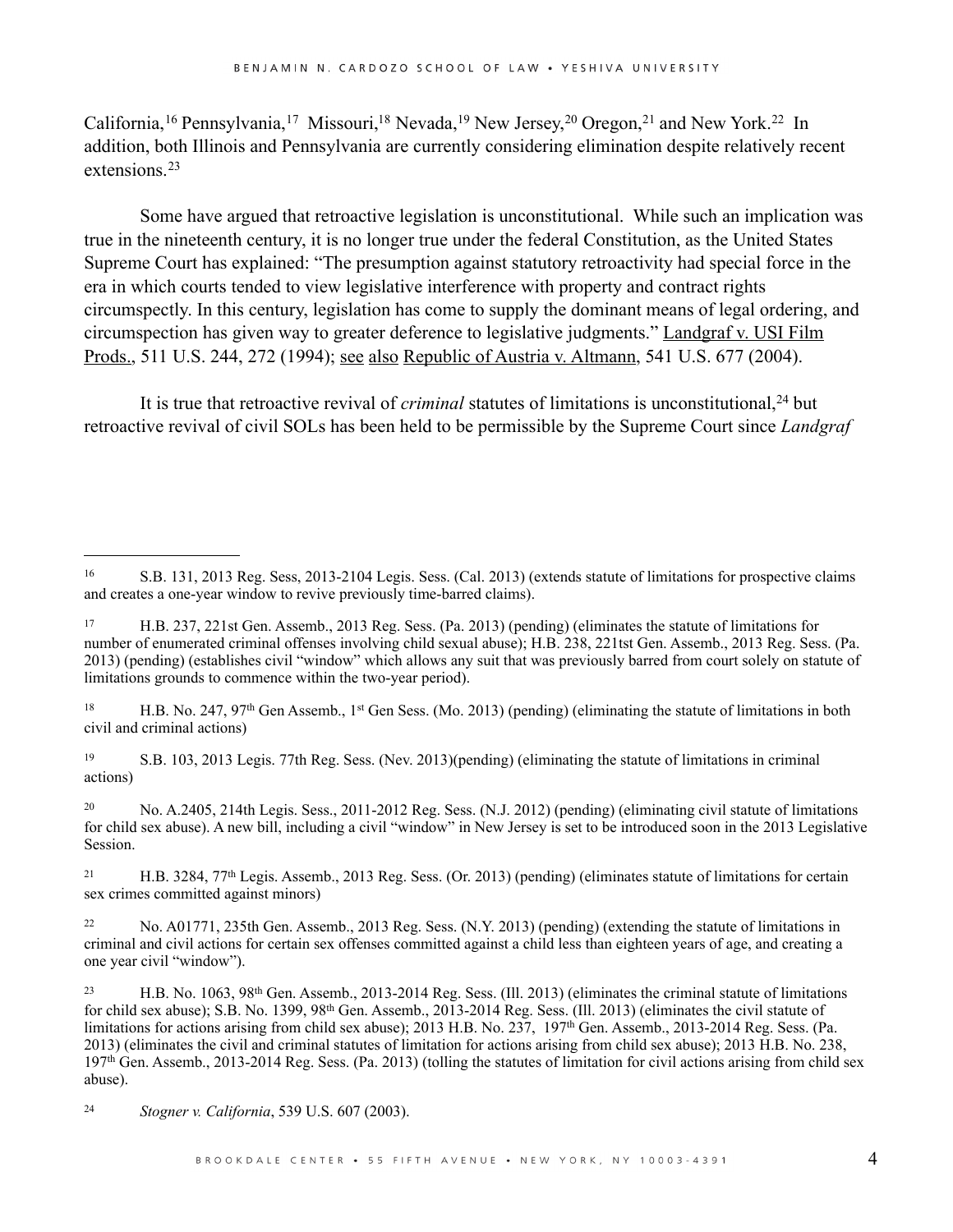and is constitutional in an ever-growing majority of states,<sup>25</sup> including Minnesota. <u>See, Gomon v.</u> Northland Family Physicians, Ltd., 645 N.W.2d 413 (Minn. 2002).

Any claim that SOL reform leads to diocesan bankruptcies is irresponsible. First, extension and elimination of SOLs have never led to a bankruptcy filing. Second, window legislation has been followed by only two bankruptcies, one in San Diego and the other in Wilmington, DE. In both cases, the bankruptcy was voluntary, and was intended to protect assets and avoid trials that would have revealed the Roman Catholic hierarchy's secrets regarding their role in endangering children. These bankruptcies were not filed because the dioceses were actually indigent.<sup>26</sup> In San Diego, the bankruptcy court publicly stated that the diocese was not honest about its actual wealth and that there was no justification for the bankruptcy filing. The Wilmington bankruptcy settled, and the settlement includes remuneration for victims for the Diocese's cover up of child sex abuse predators, and just as important, an agreement to release the identities of those priests who have been accused of abuse and to improve child protection into the future. Without the window, children would be far less protected than they are now in Wilmington[.27](#page-4-2)

SOL reform has very few detractors other than the Catholic bishops, who have misleadingly argued that reform is unconstitutional on the theory that it "targets" the Church. SOL reform does not target any particular perpetrator or organization. Indeed, many of these victims are victims of incest, and others are victims who were subjected to abuse at universities, in day care centers, and anywhere a child can be found. A federal court persuasively upheld the first California window against such an

<span id="page-4-0"></span><sup>&</sup>lt;sup>25</sup> The majority of states has not found retroactive statutes of limitations unconstitutional. <u>See Catholic Bishop of N.</u> Alaska v. Does, 141 P.3d 719 (Alaska 2006); San Carlos Apache Tribe v. Superior Court ex rel. County of Maricopa, 972 P. 2d 179 (Ariz. 1999), superseded by statute, Arizona Rev. Stat. § 12-505 (2010); Deutsch v. Masonic Homes of California, Inc., 164 Cal. App. 4th 748, 760, 80 Cal. Rptr. 3d 368, 378 (Cal. Ct. App. 2008); Liebig v. Superior Court, 257 Cal. Rptr. 574 (Cal. Ct. App. 3d 1989); Mudd v. McColgan, 183 P.2d 10 (Cal. 1947); Shell Western E&P, Inc. v. Dolores County Bd. of Comm'rs, 948 P.2d 1002 (Colo. 1997); Rossi v. Osage Highland Dev., LLC, 219 P.3d 319 (Col. App. 2009) (citing In re Estate of Randall, 441 P.2d 153, 155 (Col. 1968)); Roberts v. Caton, 619 A.2d 844 (Conn. 1993); Whitwell v. Archmere Acad., Inc., C.A. No: 07C-08-006 (RBY), 2008 Del. Super. LEXIS 141 (Del. Super. Ct. April 16, 2008); Riggs Nat'l Bank v. District of Columbia, 581 A.2d 1229 (D.C. 1990); Vaughn v. Vulcan Materials Co., 465 S.E.2d 661 (Ga. 1996); Gov't Employees Ins. Co. v. Hyman, 975 P.2d 211 (Haw. 1999); Roe v. Doe, 581 P.2d 310 (Haw. 1978); Henderson v. Smith, 915 P.2d 6 (Idaho1996); Hecla Mining Co. v. Idaho State Tax Comm'n, 697 P.2d 1161 (Idaho 1985); Metro Holding Co. v. Mitchell, 589 N.E.2d 217 (Ind. 1992); Ripley v. Tolbert, 921 P.2d 1210 (Kan. 1996); Shirley v. Reif, 920 P.2d 405 (Kan. 1996); Kienzler v. Dalkon Shield Claimants Trust, 686 N.E.2d 447 (Mass. 1997); Rookledge v. Garwood, 340 Mich. 444 (Mich. 1954); Gomon v. Northland Family Physicians, Ltd., 645 N.W.2d 413 (Minn. 2002); Cosgriffe v. Cosgriffe, 864 P.2d 776 (Mont. 1993); Panzinov. Continental Can Co., 364 A.2d 1043 (N.J. 1976); Alsenz v. Twin Lakes Village, 843 P.2d 834 (Nev. 1992); Bunton v. Abernathy, 73 P.2d 810 (N.M. 1937); Hymowitz v. Eli Lilly & Co., 539 N.E.2d 1069 (N.Y. 1989); In Interest of W.M.V., 268 N.W.2d 781 (N.D. 1978); Pratte v. Stewart, 929 N.E.2d 415 (Ohio 2010); McFadden v. Dryvit Systems, Inc., 112 P.3d 1191, 1195 (Or. 2005); McDonald v. Redevelopment Auth., 952 A.2d 713, 718 (Pa. Commw. Ct. 2008); Bible v. Dep't of Labor and Indus., 696 A.2d 1149 (Pa. 1997); Stratmeyer v. Stratmeyer, 567 N.W.2d 220 (S.D. 1997); Ballard Square Condo. Owners Ass'n v. Dynasty Constr. Co., 146 P.3d 914 (Wash. 2006) superseded by statute, Wash. Rev. Code 25.15.303, as recognized in Chadwick Farms Owners Ass'n v. FHC, LLC, 160 P.3d 1061 (Wash. 2007); Neiman v. Am. Nat'l Prop. & Cas. Co., 613 N.W.2d 160 (Wis. 2000) (open question); RM v. State Dept. of Family Servs., Div. of Public Servs., 891 P.2d 791, 792 (Wyo. 1995).

<span id="page-4-1"></span><sup>&</sup>lt;sup>26</sup> For a fact-based analysis of how American Catholic dioceses have dealt with their finances and their wealth, see <http://www.economist.com/node/21560536>.

<span id="page-4-2"></span><sup>27</sup> BISHOP MALOOLY ISSUES STATEMENT ON THE FILING OF THE AMENDED PLAN OF REORGANIZATION, http:// www.cdowreorganization.com/ (last visited Mar. 4, 2013).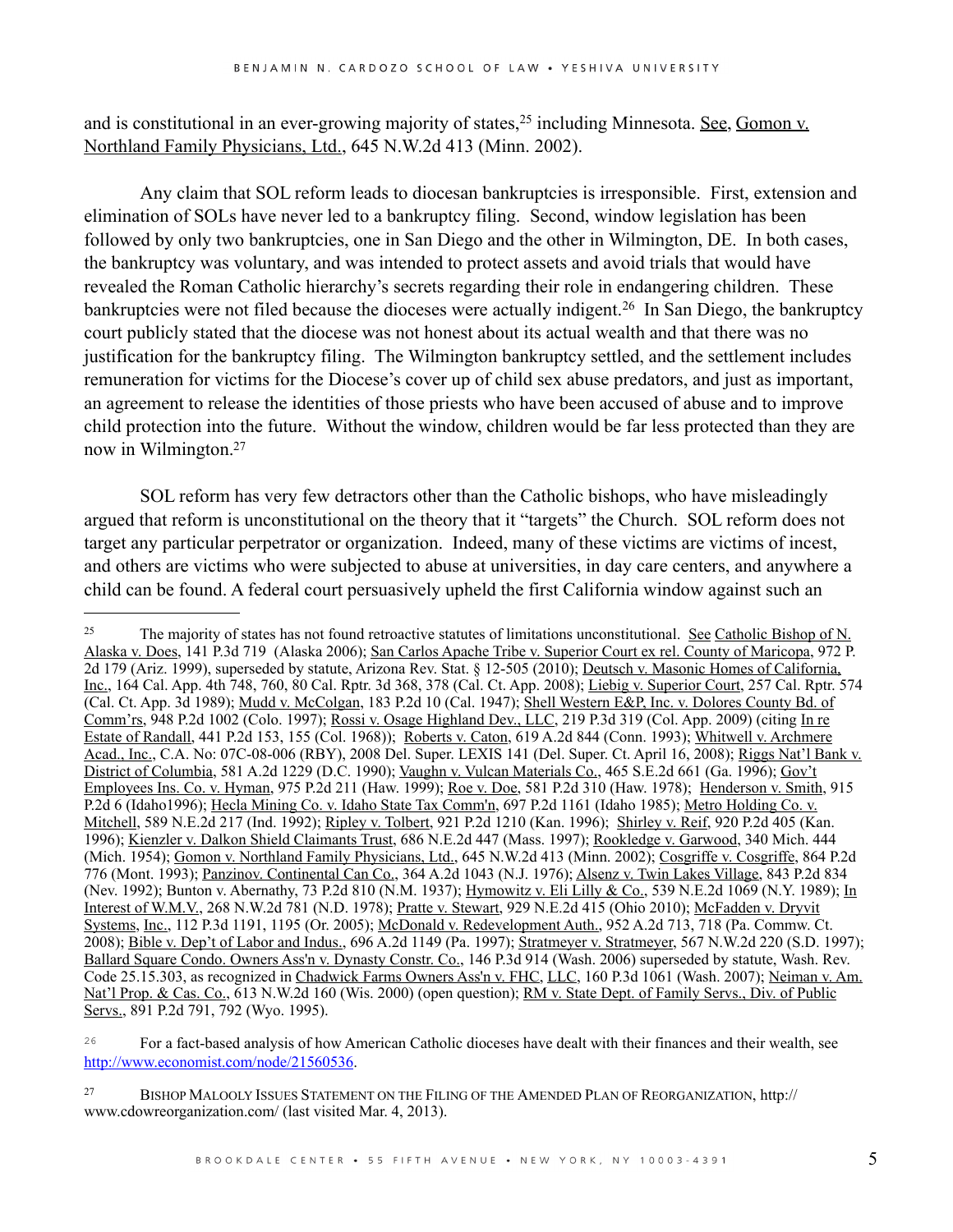argument. See <u>Melanie H. v. Defendant Doe</u>, No. 04-1596-WQH-(WMc), slip op. (S.D. Cal. Dec. 20, 2005).

The injuries a particular child sex abuse victim may suffer are extensive. Researchers in various studies have found -- specifically in men who were sexually abused as children – that long-term adaptation will often include sexual problems, dysfunctions or compulsions, confusion and struggles over gender and sexual identity, homophobia and confusion about sexual orientation, problems with intimacy, shame, guilt and self-blame, low self-esteem and negative self images and increased anger. There is also an increased rate of substance abuse, a tendency to deny and de-legitimize the traumatic experience, symptoms of Post Traumatic Stress Disorder, and increased probability of fear and depression.

Hundreds of research studies have shown conclusively that sexual abuse can alter a child's physical, emotional, cognitive and social development and impact their physical and mental health throughout his or her lifetime[.28](#page-5-0) A 2002 study examined same-sex twins where one was sexually abused as a child and one was not.[29](#page-5-1) The study found that a person with a history of childhood sexual abuse had an increased risk for major depression, suicide attempts, conduct disorders, alcohol and/or nicotine dependence, social anxiety, rape after the age of 18 years-old, and divorce.<sup>30</sup>

Men are close to twice as likely to suffer from major depression if they were sexually abused as children, compared with those who were not abused. Women and men who were sexually abused as children are roughly five times more likely to attempt suicide, compared to those people that were not abused[.31](#page-5-3) These adverse outcomes alone make it very difficult for victims of childhood sexual abuse to discover that the sexual acts were abuse and to discover the cause of their injuries because many simply struggle to survive the onset of drug or alcohol abuse, major depression, and suicide attempts.

Often it is not until years after the sexual abuse that victims experience these negative outcomes:

Some of the effects of sexual abuse do not become apparent until the victim is an adult and a major life event, such as marriage or birth of a child, takes place. Therefore, a child who seemed unharmed by childhood abuse can develop crippling symptoms years later. . . .[32](#page-5-4)

<span id="page-5-3"></span>31 Ibid.

<span id="page-5-0"></span><sup>28</sup> Elliot Nelson et. al., Association Between Self-reported Childhood Sexual Abuse and Adverse Psychosocial Outcomes: Results From a Twin Study*,* 59(2) ARCHIVES OF GENERAL PSYCHIATRY, 139, 139-45 (2002).

<span id="page-5-1"></span> $\frac{1}{d}$ . at 139-44.

<span id="page-5-2"></span><sup>30</sup> Id. at 142.

<span id="page-5-4"></span><sup>32</sup> Mic Hunter, Psy.D., Abused Boys, 59 (1991).